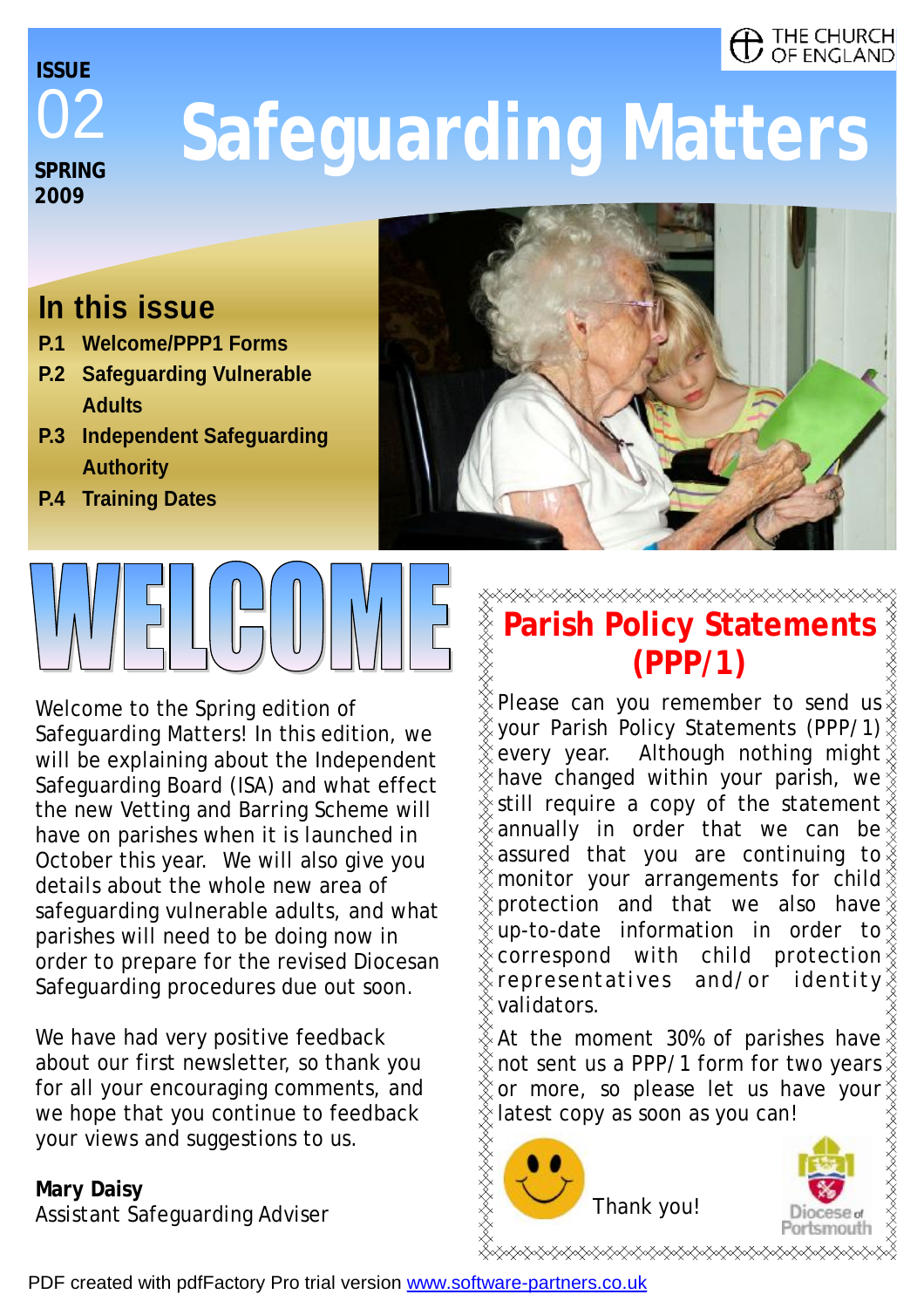# **Safeguarding Vulnerable Adults**



This year, our safeguarding responsibilities have increased to encompass vulnerable adults. As a result of this, we are currently in the process of writing new procedures which will be distributed to all parishes in the next few months. Also, our job titles have changed in reflection of these additional responsibilities. They are:

- John Marshman -Diocesan Safeguarding Adviser
- Mary Daisy—Assistant Safeguarding Adviser
- Theresa Winship—Safeguarding Administrator

#### **What is the definition of a Vulnerable Adult?**

A vulnerable adult is a person... *"who is or may be in need of community care services by reason of mental or other disability, age or illness; and who is or may be unable to take care of him or herself, or unable to protect him or herself against significant harm or exploitation."* 

#### **What impact will this have on parishes?**

The Vulnerable Adults Policy will outline the practice and procedures for paid and voluntary workers in parishes. Every PCC will be required to adhere to the Diocesan policy and to implement this into their parish. In view of this, we are recommending that parishes start preparing now for the new procedures. This includes:

#### **Appointing a Vulnerable Adults Rep**

This person will be responsible on behalf of the incumbent and PCC for implementing the Vulnerable Adults Policy and any local details. Your Parish Child Protection Representative might be willing to incorporate these new responsibilities into their current role, and if this is the case, their title might need to change reflect their additional duties, i.e. Safeguarding Representative.

However, you may decide to have two representatives, one with responsibilities for children, and the other for vulnerable adults. If this is what is decided by the PCC, mechanisms need to be put in place in order that the two individuals meet regularly to discuss any issues, as although there are specific differences between the two roles, the procedures in dealing with concerns are broadly similar.

#### **Identifying vulnerable adults events and activities that are the responsibility of the PCC**

These should be recorded in the same way as with the children and young people's activities. We can provide a document template in respect of this or by e-mail on request.

#### **Identifying the positions that require CRB checks**

At the present time, the circumstances in which 'vulnerable adult' CRB checks can be carried out are quite restricted. We would recommend that all pastoral visitors who provide care services to vulnerable adults in their own home, i.e. shopping, transport are checked. However, those who run or help with lunch or tea clubs in the church hall would not be eligible for a check under the current guidelines.

**For further help and guidance, please contact: Mary Daisy or Theresa Winship on 023 92899 667**

PDF created with pdfFactory Pro trial version [www.software-partners.co.uk](http://www.software-partners.co.uk)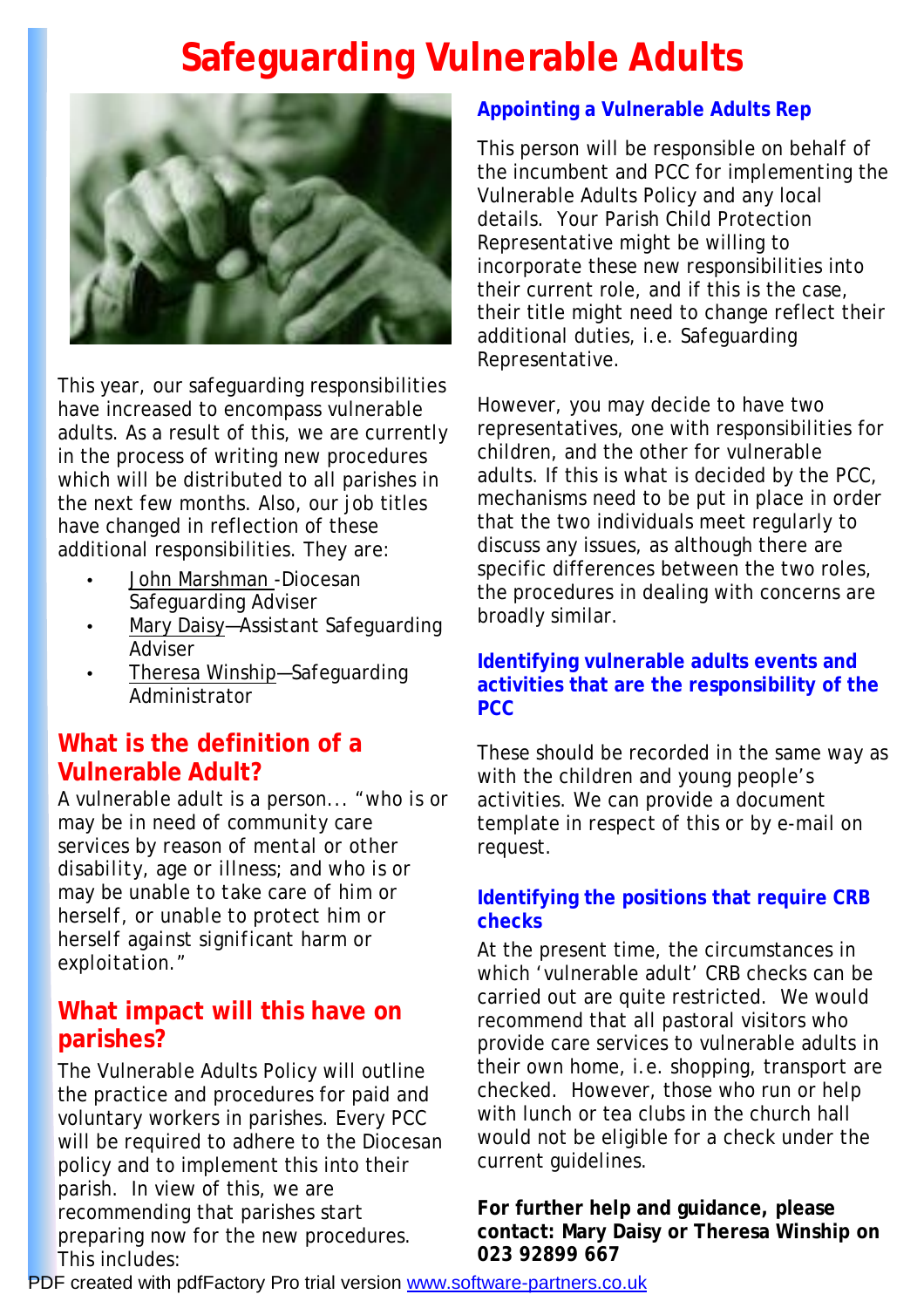## **The Independent Safeguarding Authority and the New Vetting and Barring Scheme**



The Independent Safeguarding Authority (ISA) was created following the recommendations of the Bichard Enquiry, which was set up in response to the Soham murders in 2002.

#### **What is the ISA?**

The main aim of the ISA is to prevent unsuitable people from working with children and vulnerable adults. It will do this by placing people on one of two ISA Barred Lists. The ISA will make decisions about who should be on these lists. The ISA will work in partnership with the Criminal Records Bureau (CRB) to deliver the new scheme. The CRB provides the administrative arm, supporting the ISA's primary function of making barring decisions.

#### **What are Barred Lists?**

From 12 October 2009, the three current barring lists (POCA, POVA and List 99) will be replaced by the creation of two new barred lists administered by the ISA. These are:

- A list of people barred from working with children (replacing List 99, the POCA list and disqualification orders) and
- A list of people barred from working with vulnerable adults (replacing the POVA list).

#### **How will the Vetting and Barring Scheme work?**

Any worker or volunteer who is, or applies to be, involved in certain activities with children or vulnerable adults will need to become registered members of the Vetting and Barring Scheme. All applications will continue to be processed through the Diocesan Safeguarding office in Portsmouth, in the same way as the CRB Scheme.

distinguish between volunteers and paid workers, which means that the new rules will apply equally to anyone who is seeking to work with children or vulnerable adults

#### **When will this Happen?**

The new Scheme is due to be launched on **12th October 2009**, with the creation of two rather than three barred lists. Barred individuals who seek or undertake work with vulnerable groups, or organisations who knowingly take them on will be subject to criminal penalties. At this time the eligibility criteria for enhanced CRB checks will be extended to include anyone working in a regulated position.

From **July 2010** individuals will be able to register with the ISA if they intend to work or currently work with children and/or vulnerable adults. The existing CRB application will be remain in place until this time at which time a new application will be introduced to allow individuals to apply for either ISA registration, a CRB check or both.

#### **What does this mean for my parish/organisation?**

You should continue to undertake CRB checks on all your workers and volunteers who work with children and/or vulnerable adults. All



CRB checks are subject to renewal after 5 years, therefore individuals who were last checked in 2004 or before must be re-checked this year if they are still working or volunteering with children and/ or vulnerable adults.

From October 2009 any individual working in a regulated position is required to apply for an Enhanced CRB check.